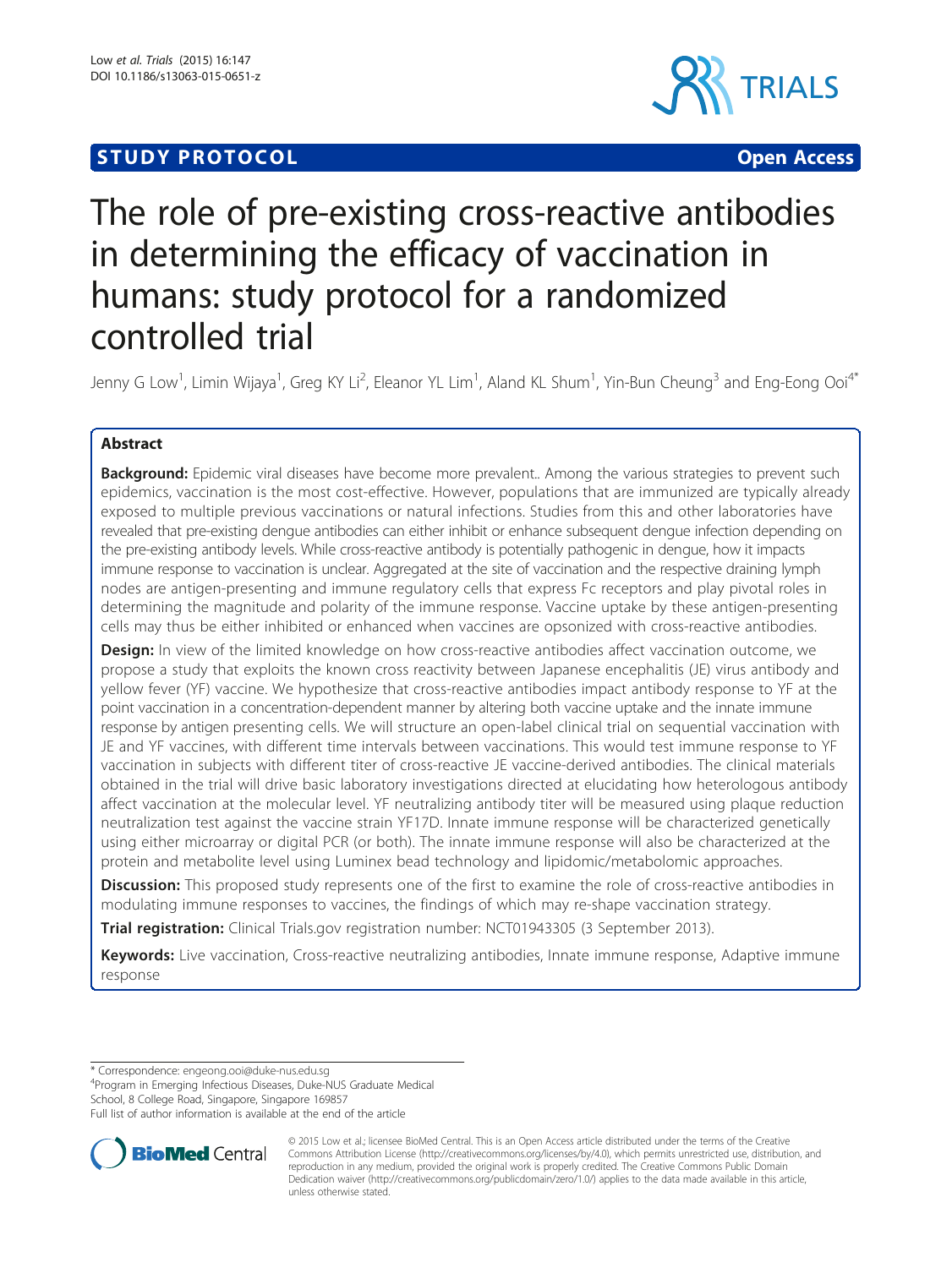## Background

The increasing prevalence of viral epidemics in recent decades threatens both human health and global economies. Among the countermeasures, vaccination remains the single most cost-effective method of disease prevention. One of the most popular forms of vaccines is the live attenuated vaccine (LAV). LAV is a weakened virus that is able to mimic natural infection and present antigens in native conformation to immune cells, often resulting in superior protection compared to other forms of vaccines. However, populations that are immunized are typically already exposed to multiple previous vaccinations or natural infections against a range of viruses. Since some of these viruses are evolutionarily related and share antigenic epitopes with the LAV, there is high likelihood of cross-reactivity between LAV and pre-existing antibodies evoked against previous vaccination or infection. Although the impact of these cross-reacting antibodies has largely been overlooked, there is growing evidence that its impact can be highly significant but widely varied [\[1](#page-11-0)-[3](#page-11-0)]. Thus, cross-reactive antibodies could, in some cases, boost the efficacy of vaccines while in others render them ineffective.

Studies from this and other laboratories have revealed that pre-existing antibodies against certain dengue virus (DENV) serotypes can enhance subsequent infection with a heterologous serotype by promoting viral entry and infection into Fc receptor-expressing cells [[4-7](#page-11-0)]. While the presence of cross-reactive antibodies is potentially detrimental in dengue [\[5,8](#page-11-0)-[11\]](#page-11-0), it is unclear how cross-reactive antibodies may impact the efficacy of LAV or other viral vector-based vaccines. Some of the critical sites in the body where cross-reactive antibodies could impact vaccination efficacy are at the site of vaccination [[12,13\]](#page-11-0) and in the secondary lymph node draining the vaccination site, where the innate and adaptive immune responses are initiated, respectively [[14,15](#page-11-0)]. Aggregated at these sites are dendritic cells, monocytes, macrophages, and mast cells, which are either antigen presenting or immune regulatory cells that play pivotal roles in determining the magnitude and polarity of the immune response. As all of these cell types express Fc receptor, cross-reactive antibodies can potentially and markedly alter the nature of the initial interactions of vaccine antigens with these immune surveillance and regulatory cells and, by extension, the resulting immune response [[16\]](#page-11-0). It is conceivable that cross-reactive antibodies may directly bind vaccine antigen and enhance Fc receptor uptake by antigen presenting cells resulting in an enhanced and beneficial immune response. Alternatively, these antibodies may aggregate vaccines to coligate inhibitory Fc receptors, a mechanism that we recently demonstrated [\[17](#page-11-0)], that reduces both entry into these cells and hence vaccination efficacy. This capacity of pre-existing antibodies to interfere with efficacy of vaccines may explain why the use of adenovirus and reovirus to deliver antigens has encountered very mixed results [[2,3,18](#page-11-0)-[21](#page-11-0)].

#### Objectives and hypotheses

In view of the limited information available on the potentially critical role heterologous antibodies have in modulating the efficacy of LAVs, we propose here a study that takes advantage of the known cross-reactivity between antibodies to Japanese encephalitis (JE) virus and yellow fever (YF) vaccine. We will structure human and animal studies that inform on whether heterologous antibody affects vaccination efficacy and how this is mediated molecularly. Our long-term goal is to maximize the cost-effectiveness of vaccination by developing a personalized approach to vaccination where the dose of vaccine is tailored to the background heterologous antibody titer of the vaccinee.

We hypothesize that cross-reactive antibodies impact antibody response to YF at the point vaccination in a concentration-dependent manner by altering both vaccine uptake and the innate immune response by antigenpresenting cells.

Primary objectives:

- 1. The primary objective of this clinical study is to examine the role of cross-reactive antibodies in modulating immune responses to vaccines.
- a. Hypothesis: antibody response to YF vaccination is influenced by the heterologous antibody titer at the point of YF vaccination.
- b. Hypothesis: heterologous antibody to YF affects the magnitude of vaccine uptake through the Fc receptors and alters the quality and magnitude of the innate immune response following YF vaccination, which has been previously shown to be predictive of the immune response to YF vaccination.
- c. Hypothesis: heterologous antibody titer affects the response of Fc receptor-expressing antigen presenting or immune regulatory cells to YF vaccination.

#### Secondary objectives:

- 1. To determine neutralizing antibody response to YF vaccination in human volunteers at different time intervals following a prior JE vaccination.
- 2. To characterize the innate immune response to YF vaccination at different time intervals after a prior JE vaccination.
- 3. To elucidate the dendritic cell, mast cell, monocyte and macrophage response to YF vaccination in the presence of heterologous JE antibodies in humans.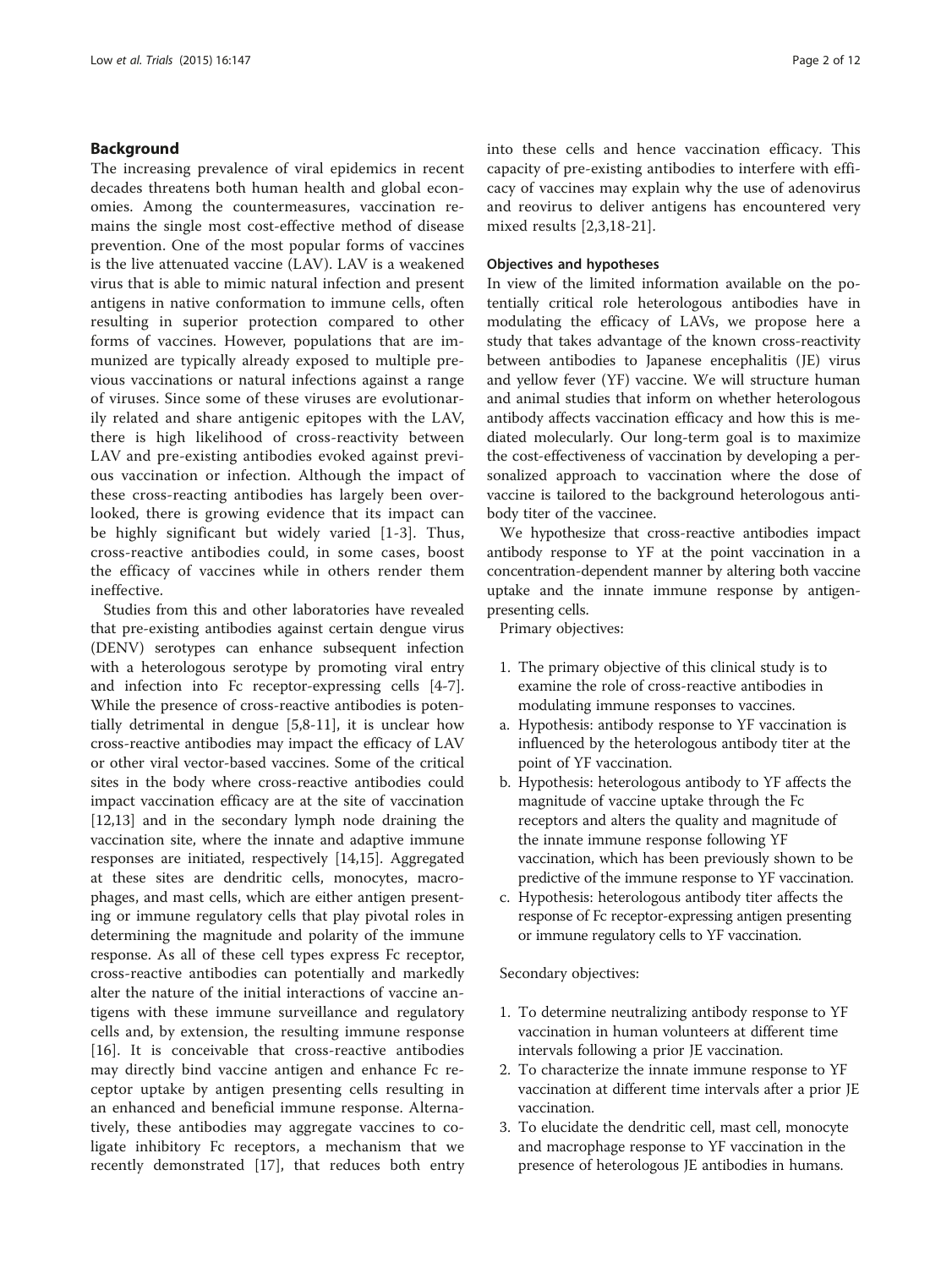Exploratory objectives:

- 1. To examine how heterologous antibody titer influences the antibody response to vaccination. While an obvious approach is to enroll participants with varying titers of pre-existing antibodies, such as dengue antibodies, that cross-react with YF vaccine this would require a large population size to account for qualitative and quantitative differences. To overcome this we will take advantage of the natural reduction in cross-reactive antibodies with increasing amount of time from a prior JE vaccination.
- 2. To maximize the cost-effectiveness of vaccination by developing a personalized approach to vaccination where the dose of vaccine is tailored to the background heterologous antibody titer of the vaccine.

## Methods/design

#### Trial approval and conduct

The trial is approved by the Singhealth centralised Institutional Review Board (ID: 2013/385/E) and is registered on the clinicaltrials.gov registration number: [NCT01943305.](http://www.clinicaltrials.gov/NCT01943305) The trial sponsor is the Singapore General Hospital, Singapore, in collaboration with Duke-NUS Graduate Medical School, Singapore. The trial is funded by the Biomedical Research Council, Singapore (BMRC reference 13/1/96/19/689) and will be carried out in accordance with the principles of the Singapore Good Clinical Practice guidelines and in compliance with the Helsinki Declaration. Informed consent is obtained for all patients before enrolment.

#### Study design

The study design is shown in Table 1. Healthy volunteers meeting all inclusion criteria will be enrolled and recruited into the study at the Singhealth Investigational Medicine Unit (IMU).

A total of 100 healthy adults, pre-screened to be negative for anti-dengue antibodies, will be enrolled upon written informed consent; 75 subjects in the test arm will receive two doses of inactivated JE vaccine (Ixiaro, Novartis (Singapore) Pte Ltd, Pharmaceutical Division 20 Pasir Panjang Road #10-25/28 Mapletree Business City Singapore 117439), while 25 subjects in the control arm will receive no JE vaccination.

Subjects in the test arm will be sub-divided into three groups who receive YF17D (Stamaril, SANOFI PAS-TEUR SA 2, avenue Pont Pasteur F-69007 Lyon France): group 1, YF vaccination 1 month post-JE vaccination; group 2, YF vaccination 4 months post-JE vaccination; group 3, YF vaccination 9 months post-JE vaccination. Subjects in the control arm (group 4) will receive YF vaccination at month 1.

Blood sampling in relation to YF17D vaccination will take place: 1) pre-dose; 2) 1 day post-dose; 3) 3 days post-dose  $(+1$  day); 4) 1 week post-dose  $(\pm 2$  days); 5) 1 month post-dose (±5 days); and 6) 6 months post-dose  $(\pm 14$  days).

## Selection and withdrawal of patients Inclusion criteria

- 1. Healthy male or female adults, 21 to 50 years of age at the time of screening.
- 2. Negative for anti-dengue antibodies by enzyme-linked immunosorbent assay (ELISA).
- 3. Subjects who are willing to comply with the requirements of the study protocol and scheduled visits (for example, completion of the subject diary, return for follow-up visits) and who are willing to make themselves available for the duration of the study with access to a consistent means of telephone contact, which may be either at home or at the workplace, and be either a land line, or mobile, but not a pay phone or other multiple-user device (that is, a common-use phone serving multiple rooms or apartments).
- 4. Subjects who give written informed consent approved by the Ethical Review Board governing the site.
- 5. Satisfactory baseline medical assessment as assessed by physical examination and a stable health status. The laboratory values must be within the normal range of the assessing site or show abnormalities that are deemed not clinically significant as judged by the investigator. A stable health status is defined as the absence of a health event satisfying the definition of a serious adverse event.

| Table 1 Study design |  |  |  |  |  |  |
|----------------------|--|--|--|--|--|--|
|----------------------|--|--|--|--|--|--|

| <b>Groups</b> | <b>Vaccination schedule</b> |                           |                                                           |  |  |  |  |
|---------------|-----------------------------|---------------------------|-----------------------------------------------------------|--|--|--|--|
|               | 1st vaccination (month 1)   | 2nd vaccination (month 2) | 3rd vaccination                                           |  |  |  |  |
| Group 1       | JE vaccination              | JE vaccination            | Yellow fever vaccination 1 month after second JE vaccine  |  |  |  |  |
| Group 2       | JE vaccination              | JE vaccination            | Yellow fever vaccination 4 months after second JE vaccine |  |  |  |  |
| Group 3       | JF vaccination              | JE vaccination            | Yellow fever vaccination 9 months after second JE vaccine |  |  |  |  |
| Group 4       | Yellow fever vaccination    | No vaccination            | No vaccination                                            |  |  |  |  |

JE, Japanese encephalitis.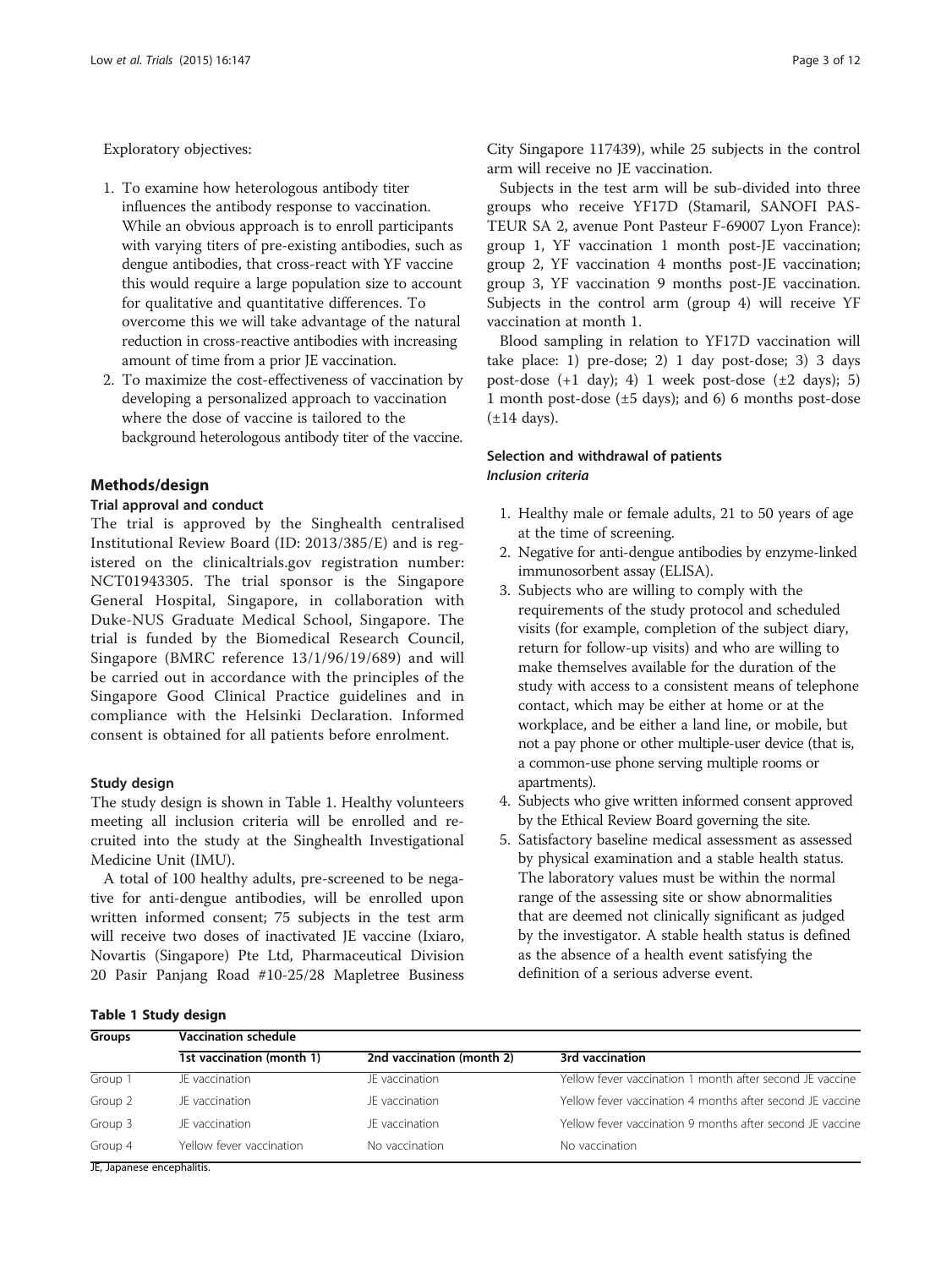- 6. Accessible vein in the forearm for blood collection.
- 7. Females of non-child bearing potential due to surgical sterilization (hysterectomy or bilateral oophorectomy or tubal ligation) or menopause.
- 8. Female subjects of childbearing potential may be enrolled in the study
- a. if they have a negative urine pregnancy test on the day of screening and negative urine dipstick pregnancy tests at the days of the vaccinations
- b. if they use adequate, reliable contraception or abstain from sexual intercourse during the entire study for 1 year.

## Exclusion criteria

- 1. Presence of acute infection in the preceding 7 days or presence of a temperature ≥38.0 °C (oral temperature assessment), or acute symptoms greater than "mild" severity on the scheduled date of first vaccination.
- 2. History of severe drug and/or food allergies and/or known allergies to the trial product or its components.
- 3. Any condition that, in the opinion of the investigator, would complicate or compromise the study or wellbeing of the subject.
- 4. Woman who are pregnant or breast feeding.
- 5. History or presence of cardiovascular, respiratory, hepatic, renal, gastrointestinal, neuropsychiatric, or immunosuppressive disorders that would be a risk factor when administering the investigational product.
- 6. History of thymus gland disease.
- 7. Diagnosed with cancer or receiving treatment for cancer within the 3 years prior to the screening.
- 8. Evidence of clinically significant anemia and other any significant active hematological disease, or having donated >450 mL blood within the past 3 months.
- 9. Evidence of substance abuse, or previous substance abuse.
- 10.Participation in a study involving administration of an investigational compound within the past 4 months, or planned participation during the duration of this study.
- 11.Administration of any licensed vaccine, such as MMR and/or chickenpox immunization within 30 days before the first study vaccine dose.

#### Premature withdrawal of patients from study

Participants are free to withdraw consent and discontinue participation at any time without penalty and are not obliged to give a reason. Subjects may be withdrawn/removed, if necessary, to protect their health or

the integrity of the study. The investigator also has the right to withdraw participants from the study in the event of inter-current illness, adverse events, treatment failures, protocol violations, administrative, or other reasons. When a subject withdraws from the study, all safety data normally required at the completion of the study will be obtained, where possible. All details available will be reported and recorded for any subject that withdraws or is removed from the study.

The Principal Investigator and/or the Sponsor of this study may stop a subject's participation in the study at any time for one or more of the following reasons:

- Failure to follow the instructions of the Principal Investigator and/or study staff.
- The Principal Investigator decides that continuing participation could be harmful.
- Treatment is needed that is not allowed in the study.
- The study is cancelled.
- Other administrative reasons.<br>• Unanticipated circumstances
- Unanticipated circumstances.

## Dosing regimen

The dosing regimen is shown in Figure 1.

## Methods and assessments

Subjects will be recruited via the Singhealth IMU healthy volunteer database. Eligible subjects will be approached and invited for participation. The participants will be given the participant information sheet and allowed to

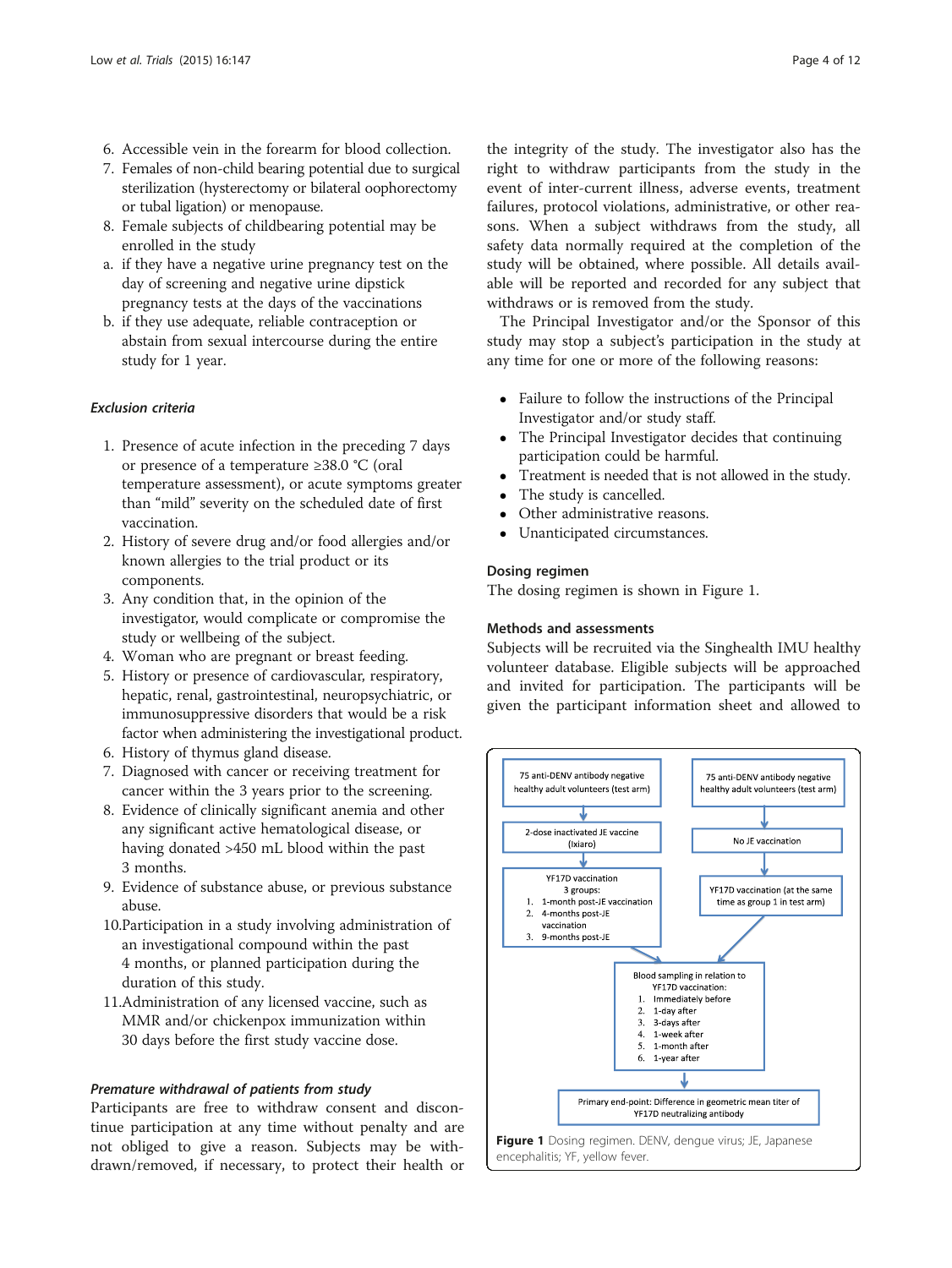ask any questions about the trial. The Principal Investigator or a Co-investigator will take informed consent. Participants meeting all inclusion criteria and no exclusion criteria and who agree to participate will be enrolled and randomized at the IMU.

#### Visit 1 – screening for all groups

Screening procedures will commence once a subject has given informed consent. A physical examination and blood samples will be taken for baseline assessments: dengue immunoglobulin G specific for previous dengue infection, and hematology for full blood count and clinical chemistry (liver and renal panel). Urine will be collected for a pregnancy test (for female subjects of child-bearing potential only).

The study screening procedure is for all subjects, regardless of their randomized group:

- Informed consent
- Physical examination
- Urine pregnancy test if applicable
- Safety bloods which include:
- Full Blood Count (FBC)
- Dengue IgG
- Liver panel
- Renal panel

Subjects must receive the first dose of vaccination within 21 days of the screening visit.

#### Procedures for groups 1, 2 and 3

The following procedures for subjects randomized to groups 1, 2 and 3 are conducted at the following visits.

#### Visit 2 – dose 1 (Japanese encephalitis)

- Pre-dose vital signs
- Urine pregnancy test if applicable
- JE vaccination
- 1 hour post-dose physical examination
- 1 hour post-dose vital signs

#### Visit 3 – dose 2 (Japanese encephalitis)

This visit will occur 1 month after the first JE vaccination.

- Pre-dose vital signs
- JE vaccination
- 1 hour post-dose physical examination
- 1 hour post-dose vital signs

#### Visit 4 – dose 3 (yellow fever)

This visit will occur 1 month after the second JE vaccination for subjects randomized to group 1, 4 months after the second JE vaccination for subjects randomized to group 2, or 9 months after the second JE vaccination for subjects randomized to group 3.

- Pre-dose vital signs
- Pre-dose research blood for YF antibody immune response and RNA
- YF vaccination
- 1 hour post-dose vital signs<br>• 1 hour post-dose physical example
- 1 hour post-dose physical examination

#### Visit 5 – 1 day after yellow fever vaccination

- Vital signs
- Physical examination
- Research blood for YF antibody immune response and RNA
- Assessment of clinical symptoms

## Visit 6 – 3 days (+1 day) after yellow fever vaccination

- Vital signs
- Physical examination
- Research blood for YF antibody immune response and RNA
- Assessment of clinical symptoms

#### Visit 7 – 1 week  $(\pm 2 \text{ days})$  after yellow fever vaccination

- Vital signs
- Physical examination
- Research blood for YF antibody immune response
- Assessment of clinical symptoms

#### Visit 8 – 15 days (+2 days) after yellow fever vaccination

- Vital signs
- Physical examination
- Assessment of clinical symptoms
- Review subject diary
- Review adverse events and concomitant medications

#### Visit 9 – 1 month ( $\pm$ 5 days) after yellow fever vaccination

- Vital signs
- Physical examination
- Research blood for YF antibody immune response

## Visit 10 - 6 months ( $\pm$ 14 days) after yellow fever vaccination

- Vital signs
- Physical examination
- Research blood for YF antibody immune response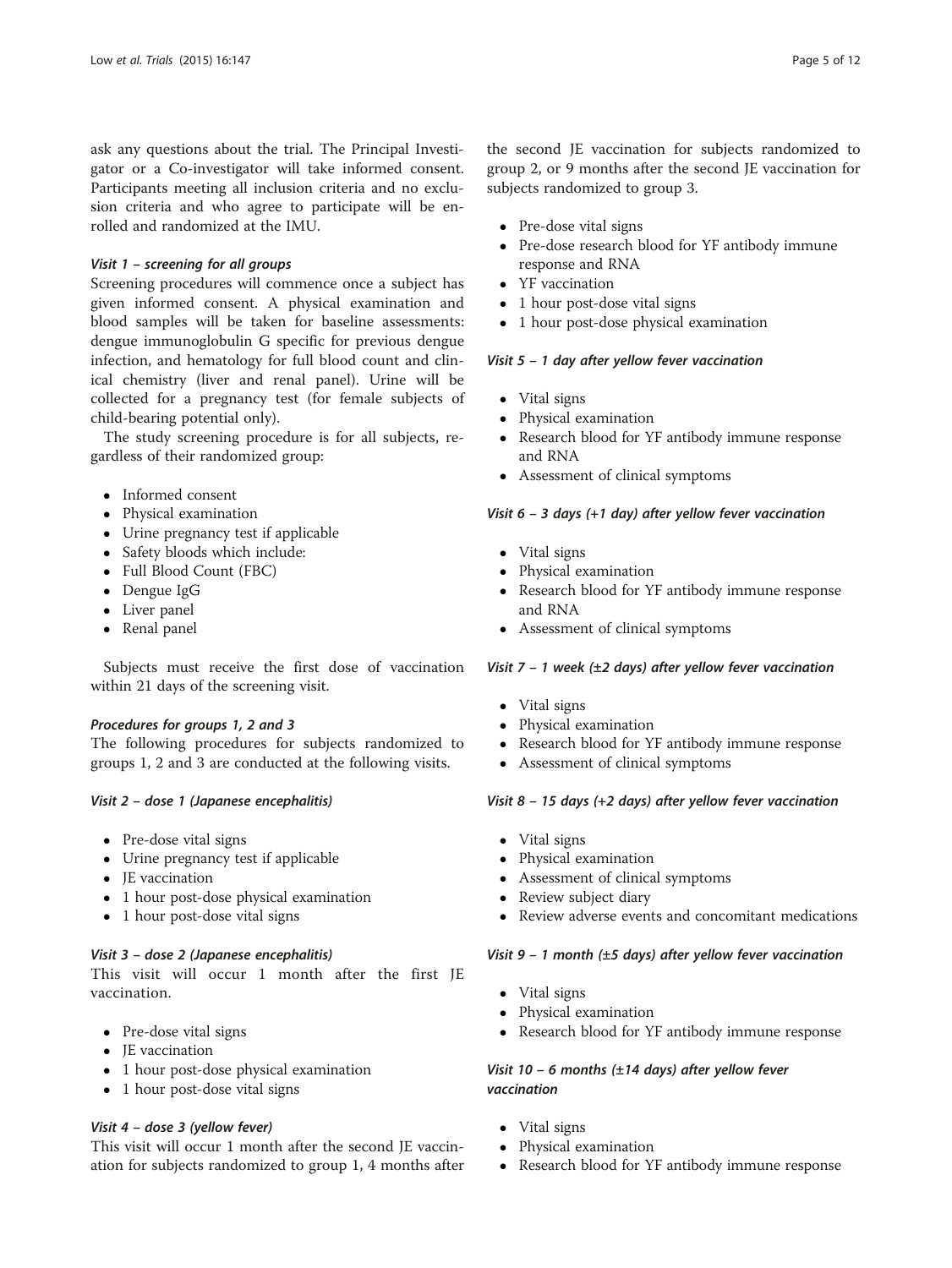## Procedures for group 4

The following procedures for subjects randomized to group 4 are conducted at these visits.

## Visit 2 – Dose 1 (yellow fever)

- Pre-dose vital signs
- Urine pregnancy test if applicable
- Pre-dose research blood for YF antibody immune response and RNA
- YF vaccination
- 1 hour post-dose vital signs
- 1 hour post-dose physical examination

## Visit 3 – 1 day after yellow fever vaccination

- Vital signs
- Physical examination
- Research blood for YF antibody immune response and RNA
- Assessment of clinical symptoms

## Visit 4 – 3 days (+1 day) after yellow fever vaccination

- Vital signs
- Physical examination
- Research blood for YF antibody immune response and RNA
- Assessment of clinical symptoms

## Visit 5 – 1 week  $(\pm 2 \text{ days})$  after yellow fever vaccination

- Vital signs
- Physical examination
- Research blood for YF antibody immune response
- Assessment of clinical symptoms

#### Visit 6 – 15 days (+2 days) after yellow fever vaccination

- Vital signs
- Physical examination
- Assessment of clinical symptoms
- Review subject diary
- Review adverse events and concomitant medications

## Visit 7 – 1 month ( $\pm$ 5 days) after yellow fever vaccination

- Vital signs
- Physical examination
- Research blood for YF antibody immune response

## Visit 8 – 6 months ( $\pm$ 14 days) after yellow fever vaccination

• Vital signs

- Physical examination<br>• Research blood for Y
- Research blood for YF antibody immune response

## Further assessments

During each study visit, subjects will document all symptoms they may experience after the vaccination with YF vaccine. These assessments include local symptoms as well as systemic symptoms. Investigators will check on the presence of fever, nausea, vomiting and myalgia at each point at day 1, day 3, week 1 and day 15. Patients will be monitored again at month 1 and month 6. The patient and their diary will be assessed and reviewed by the investigators to ensure that there are no other symptoms experienced by the subjects. Subjects will be trained to watch out for important clinical signs and symptoms and any unusual manifestations such as high fever, unusual behavior, fits, yellowing of skin and eyes, or any signs and symptoms of a serious allergic reaction such as difficulty breathing, hoarseness or wheezing, hives, paleness, weakness, a fast heart beat or dizziness. They will be educated to inform the study site personnel and the Principal Investigator should any of them develop any of these features.

YF neutralizing antibody titer will be measured using a plaque reduction neutralization test against the vaccine strain YF17D. Innate immune response will be characterized genetically using either microarray or digital PCR (or both). The innate immune response will also be characterized at the protein and metabolite level using Luminex bead technology and lipidomic/metabolomic approaches.

Schematic diagrams of the study assessments are show in Tables [2](#page-6-0), [3](#page-7-0), [4](#page-8-0) and [5](#page-9-0).

## Sample size calculation and statistical analysis

The main analysis will be comparisons between each of the JE groups and the no JE group. To allow for the risk of inflated type 1 error rate, a Bonferroni-type adjustment will be used. A sample size of 21 per group gives 80% power  $(5\%/3 = 1.7\%$  two-sided type 1 error) to detect a difference of 1 unit of log(2)-transformed antibody titer between two groups, assuming the standard deviation is 1 on the log(2) scale. We anticipate a drop-out rate of approximately 20%. However, given the long duration between JE and YF vaccination in group 3 of the JE vaccination arm a higher loss to follow-up rate could occur in this group. Given that group 2 in the JE vaccination arm serves as an intermediate while the largest difference in YF antibody titers is hypothesized to be in groups 1 and 3 in the JE vaccination arm, we weighted each arm differently. Consequently,  $n = 25$  in the YF control arm,  $n = 25$  for the group that receives  $YF$  vaccination 1 month after JE vaccination,  $n = 22$  for the group that receives YF vaccination 4 months after JE vaccination, and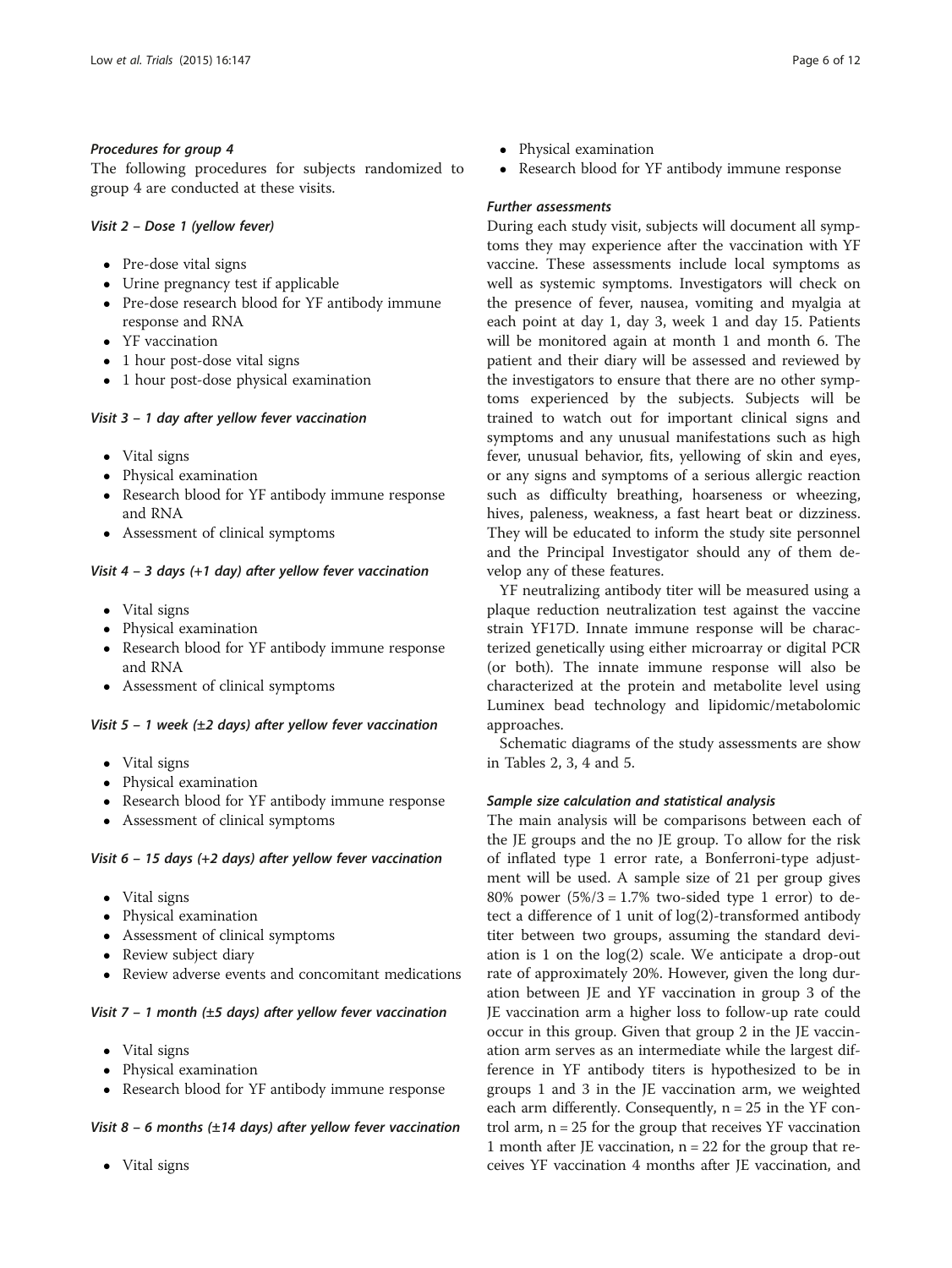#### Visit 1 screening (-21 to -1 days) Visit 2 - first vaccination (day 0) Visit 3 - second vaccination (+2 weeks from first vaccination)\* Visit 4 - third vaccination (+2 weeks from second vaccination)\* Pre-vaccination 1 hour post-vaccination Pre-vaccination 1 hour post-vaccination Pre-vaccination 1 hour post-vaccination  $Inform constant$   $\times$ Medical history and demographics  $\times$ Physical examination  $\begin{array}{ccc} \times & \times & \times \end{array}$  x  $\begin{array}{ccc} \times & \times & \times \end{array}$ Vital signs<sup>a</sup> × ×× ×× ×× Hematology labs<sup>b</sup>  $\times$ Chemistry labs (liver, renal panel<sup>c</sup>)  $\times$ Dengue immunoglobulin $G<sup>d</sup>$   $\times$ Urine pregnancy test<sup>e</sup>  $\times$   $\times$ Adverse events<sup>f</sup>  $\times$   $\times$   $\times$ Concomitant medications  $\begin{array}{ccc} \times & \times & \times \end{array}$ Blood sampling in relation to YF17D vaccination  $\times^g$

## <span id="page-6-0"></span>Table 2 Study schema for study arms 1, 2 and 3

\*Window period: for second vaccination is +2 weeks (vaccination cannot be done earlier); for third vaccination (group 1, 2, 3) is +2 weeks (vaccination cannot be done earlier). <sup>a</sup>Vital signs include temperature (oral and tympanic allowed), blood pressure, pulse rate, and respiratory rate. <sup>b</sup>Hematology labs include hemoglobin, red blood cell, white blood cell, hematocrit, platelet count, neutrophil, lymphocyte, monocyte, eosinophil, basophil. <sup>c</sup>Liver panel includes total protein, albumin, total bilirubin, alkaline phosphatase, ALT alanine transaminase, AST aspartate transaminase, gamma-glutamyl transpeptidase. Renal panel includes urea, sodium, potassium, chloride, bicarbonate, creatinine. <sup>d</sup>Dengue immunoglobulin G will be tested by enzyme-linked immunosorbent assay. <sup>e</sup>For females only. <sup>f</sup>Clinical Trial Certificate Adverse Events version 4.0 will be used for grading. <sup>g</sup>For third vaccination, pre-dose blood sample can be taken any time before dosing. YF, yellow fever.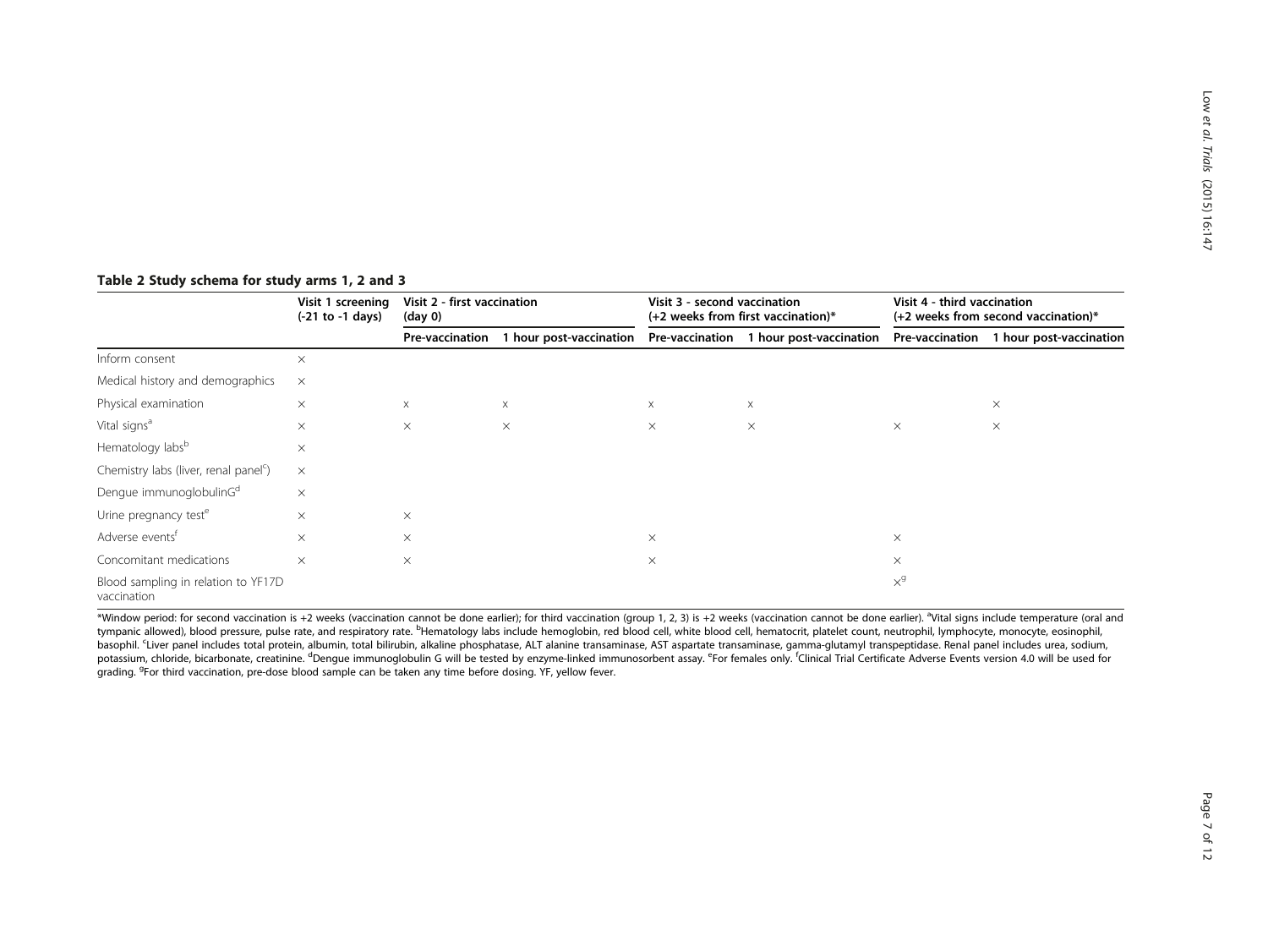## <span id="page-7-0"></span>Table 3 Blood sampling schedule for study arms 1, 2, 3

|                                                                  | Visit 4                                            |                                     | Visit 5 - 1 day |                  |                              |                 | Visit 6 - 3 days Visit 7 - 1 week Visit 8 - 15 days Visit 9 - 1 month | Visit 10 - 6 months |
|------------------------------------------------------------------|----------------------------------------------------|-------------------------------------|-----------------|------------------|------------------------------|-----------------|-----------------------------------------------------------------------|---------------------|
|                                                                  | <b>Pre-vaccination</b><br>(any time before dosing) | <b>Post-vaccination</b><br>(1 hour) | after           | after $(+1$ day) | after $(\pm 2 \text{ days})$ | after (+2 days) | after $(\pm 5$ days)                                                  | after (±14 days)    |
| Physical examination                                             |                                                    | $\times$                            | $\times$        | $\times$         | $\times$                     | $\times$        | $\times$                                                              | $\times$            |
| Vital signs <sup>a</sup>                                         | $\times$                                           | $\times$                            | $\times$        | $\times$         | $\times$                     | $\times$        | $\times$                                                              | $\times$            |
| Assessment for clinical symptoms<br>(local and general symptoms) |                                                    | $\times$                            | $\times$        | $\times$         | $\times$                     | $\times$        |                                                                       |                     |
| Blood sampling in relation to<br>YF17D vaccination               | $\times$                                           |                                     | $\times$        | $\times$         | $\times$                     |                 | $\times$                                                              | $\times$            |
| Adverse events <sup>b</sup>                                      | $\times$                                           |                                     | $\times$        | $\times$         | $\times$                     | X               | $\times$                                                              | $\times$            |
| Concomitant medications                                          | $\times$                                           |                                     | $\times$        | $\times$         | $\times$                     | X               | $\times$                                                              | $\times$            |

<sup>a</sup>Vital signs include temperature (oral and tympanic allowed), blood pressure, pulse rate, and respiratory rate. <sup>b</sup>Clinical Trial Certificate Adverse Events version 4.0 will be used for grading. YF, yellow fever.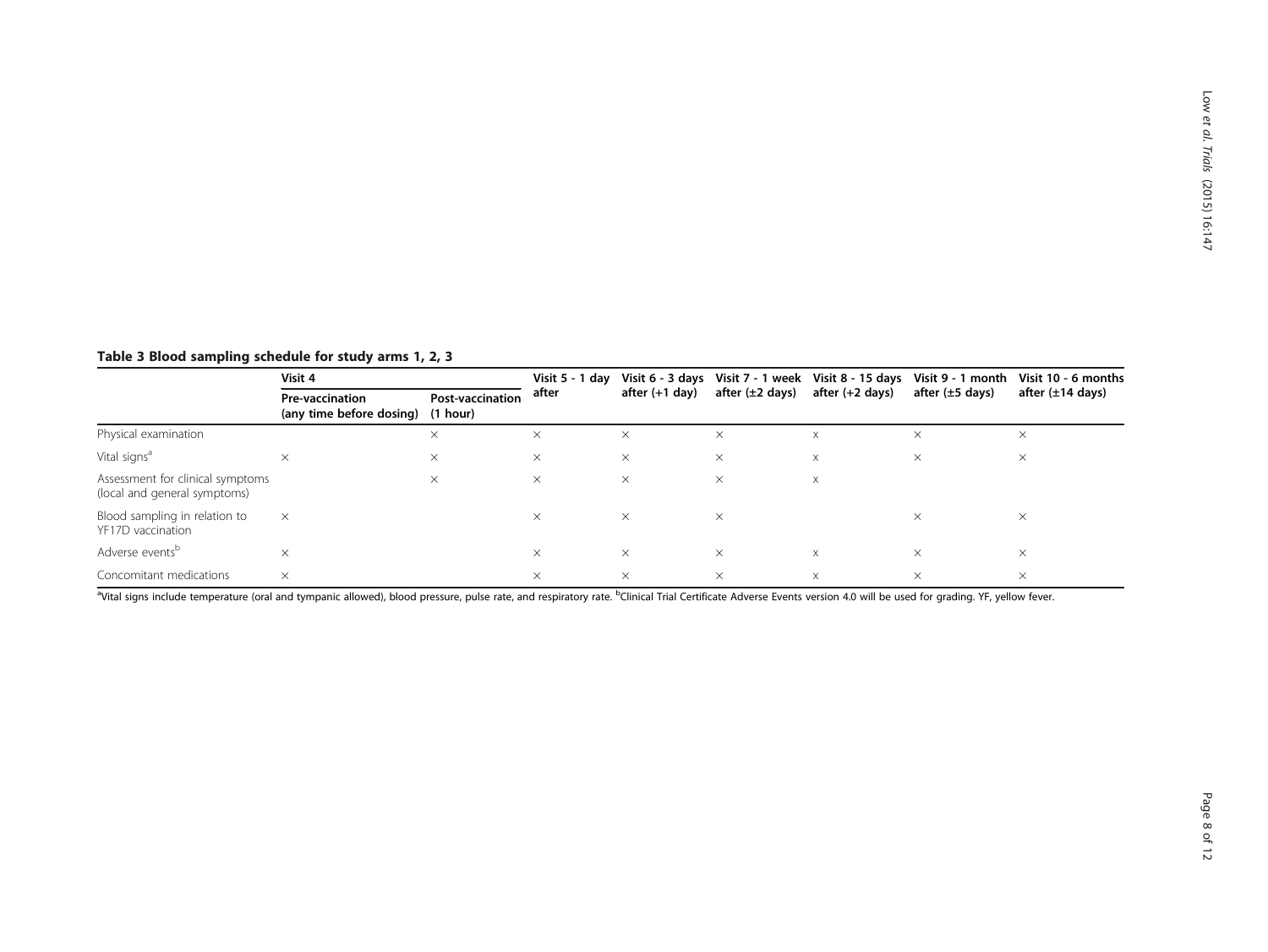## <span id="page-8-0"></span>Table 4 Schedule in relation to YF17D vaccination

|                                                                  | Visit 4                                     |                              | Visit 5 - 1 day | Visit 6 - 3 days    | Visit 7 - 1 week             | Visit 8 - 1 month    | Visit 9 - 1 year             |
|------------------------------------------------------------------|---------------------------------------------|------------------------------|-----------------|---------------------|------------------------------|----------------------|------------------------------|
|                                                                  | Pre-vaccination<br>(any time before dosing) | Post-vaccination<br>(1 hour) | after           | after $(\pm 1$ day) | after $(\pm 2 \text{ days})$ | after $(\pm 5$ days) | after $(\pm 7 \text{ days})$ |
| Physical examination                                             |                                             | $\times$                     | ×               | $\times$            | $\times$                     | $\times$             | X                            |
| Vital signs <sup>a</sup>                                         | $\times$                                    | $\times$                     | $\times$        | $\times$            | $\times$                     | $\times$             | $\times$                     |
| Assessment for clinical symptoms<br>(local and general symptoms) |                                             | $\times$                     | $\times$        | $\times$            | $\times$                     | $\times$             |                              |
| Blood sampling in relation to<br>YF17D vaccination               | $\times$                                    |                              | $\times$        | $\times$            | $\times$                     | $\times$             | $\times$                     |
| Adverse events <sup>b</sup>                                      | $\times$                                    |                              | X.              | $\times$            | $\times$                     | $\times$             | $\times$                     |
| Concomitant medications                                          | $\times$                                    |                              | X               | $\times$            | $\times$                     | $\times$             | X                            |

<sup>a</sup>Vital signs include temperature (oral and tympanic allowed), blood pressure, pulse rate, and respiratory rate. <sup>b</sup>Clinical Trial Certificate Adverse Events version 4.0 will be used for grading. YF, yellow fever.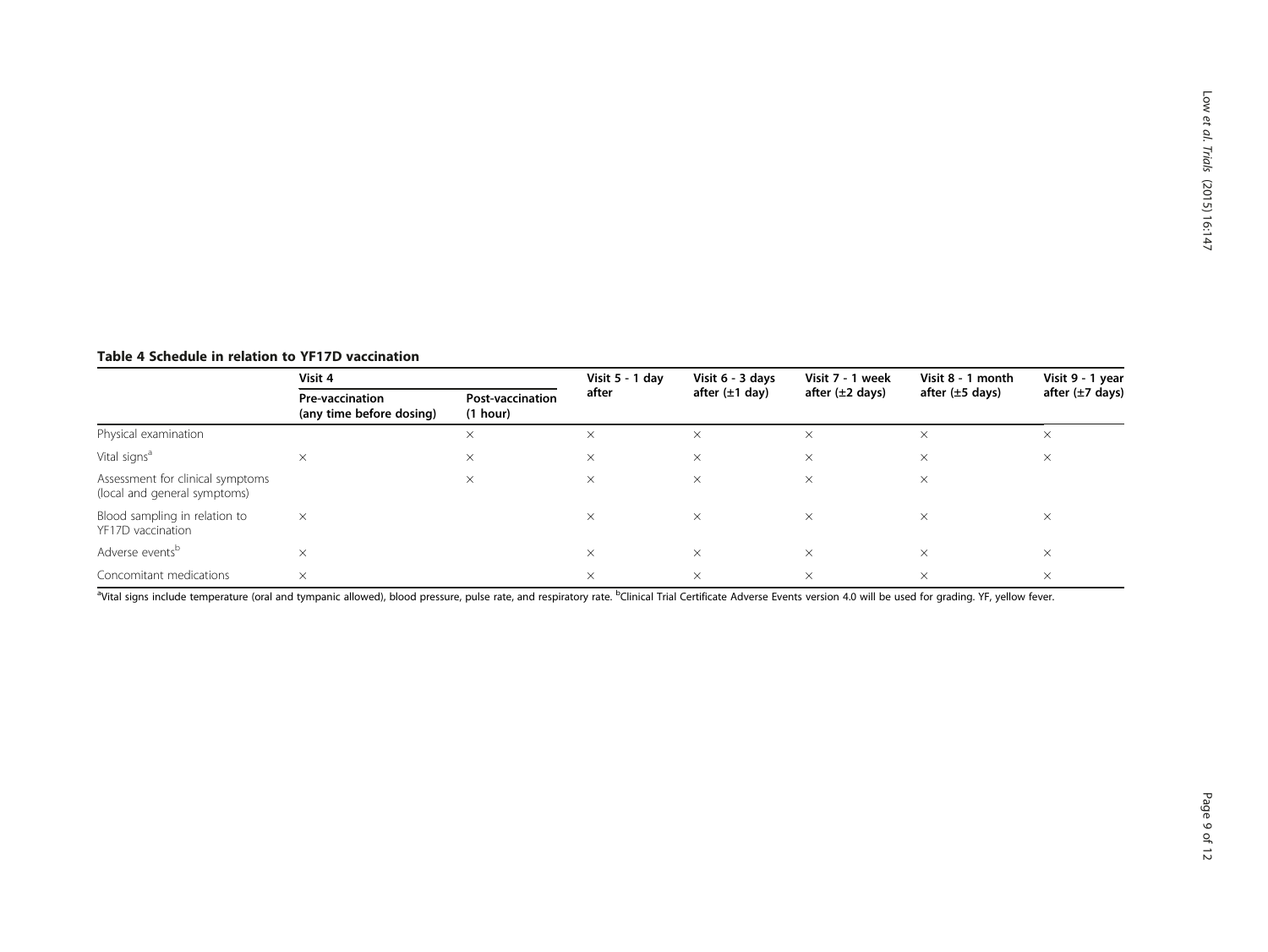## <span id="page-9-0"></span>Table 5 Study schema for study group 4

|                                                                  | Visit $1 -$ screening<br>$(-21$ to $-1$ days) | Visit 2 - first vaccination<br>(day 0) |                                              | Visit 3 - 1 day<br>after | after $(+1$ day) |          | after $(\pm 2 \text{ days})$ after $(+2 \text{ days})$ | after $(\pm 5 \text{ days})$ | Visit 4 - 3 days Visit 5 - 1 week Visit 6 - 15 days Visit 7 - 1 month Visit 8 - 6 months<br>after $(\pm 14 \text{ days})$ |
|------------------------------------------------------------------|-----------------------------------------------|----------------------------------------|----------------------------------------------|--------------------------|------------------|----------|--------------------------------------------------------|------------------------------|---------------------------------------------------------------------------------------------------------------------------|
|                                                                  |                                               |                                        | Pre-vaccination Post-vaccination<br>(1 hour) |                          |                  |          |                                                        |                              |                                                                                                                           |
| Inform consent                                                   | $\times$                                      |                                        |                                              |                          |                  |          |                                                        |                              |                                                                                                                           |
| Medical history and<br>demographics                              | $\times$                                      |                                        |                                              |                          |                  |          |                                                        |                              |                                                                                                                           |
| Physical examination                                             | $\times$                                      |                                        | $\times$                                     | $\times$                 | $\times$         | $\times$ | $\times$                                               | $\times$                     | $\times$                                                                                                                  |
| Vital signs <sup>a</sup>                                         | $\times$                                      | $\times$                               | $\times$                                     | $\times$                 | $\times$         | $\times$ | $\times$                                               | $\times$                     | $\times$                                                                                                                  |
| Haematology labsb                                                | $\times$                                      |                                        |                                              |                          |                  |          |                                                        |                              |                                                                                                                           |
| Chemistry labs (liver, renal<br>panel <sup>c</sup> )             | $\times$                                      |                                        |                                              |                          |                  |          |                                                        |                              |                                                                                                                           |
| Dengue immunoglobulin G <sup>d</sup>                             | $\times$                                      |                                        |                                              |                          |                  |          |                                                        |                              |                                                                                                                           |
| Urine pregnancy test <sup>e</sup>                                | $\times$                                      | $\times$                               |                                              |                          |                  |          |                                                        |                              |                                                                                                                           |
| Adverse events <sup>t</sup>                                      | $\times$                                      | $\times$                               |                                              | $\times$                 |                  |          | $\mathsf X$                                            |                              |                                                                                                                           |
| Concomitant medications                                          | $\times$                                      | $\times$                               |                                              | $\times$                 |                  |          | $\boldsymbol{\times}$                                  |                              |                                                                                                                           |
| Blood sampling in relation to<br>YF17D vaccination               |                                               | $\times^9$                             |                                              | $\times$                 | $\times$         | $\times$ |                                                        | $\times$                     | $\times$                                                                                                                  |
| Assessment for clinical symptoms<br>(local and general symptoms) |                                               |                                        | $\times$                                     | $\times$                 | $\times$         | $\times$ | $\boldsymbol{\times}$                                  |                              |                                                                                                                           |

<sup>a</sup>Vital signs include temperature (oral and tympanic allowed), blood pressure, pulse rate, and respiratory rate. <sup>b</sup>Hematology labs include hemoglobin, red blood cell, white blood cell, hematocrit, platelet count, neutrophil, lymphocyte, monocyte, eosinophil, basophil. Liver panel includes total protein, albumin, total bilirubin, alkaline phosphatase, ALT alanine transaminase, AST aspartate transaminase, gamma-glutamyl transpeptidas Renal panel includes urea, sodium, potassium, chloride, bicarbonate, creatinine. <sup>d</sup>Dengue immunoglobulin G will be tested by enzyme-linked immunosorbent assay. <sup>e</sup>For females only. <sup>f</sup>Clinical Trial Certificate Adverse Ev version 4.0 will be used for grading. <sup>9</sup>For third vaccination, pre-dose blood sample can be taken any time before dosing. YF, yellow fever.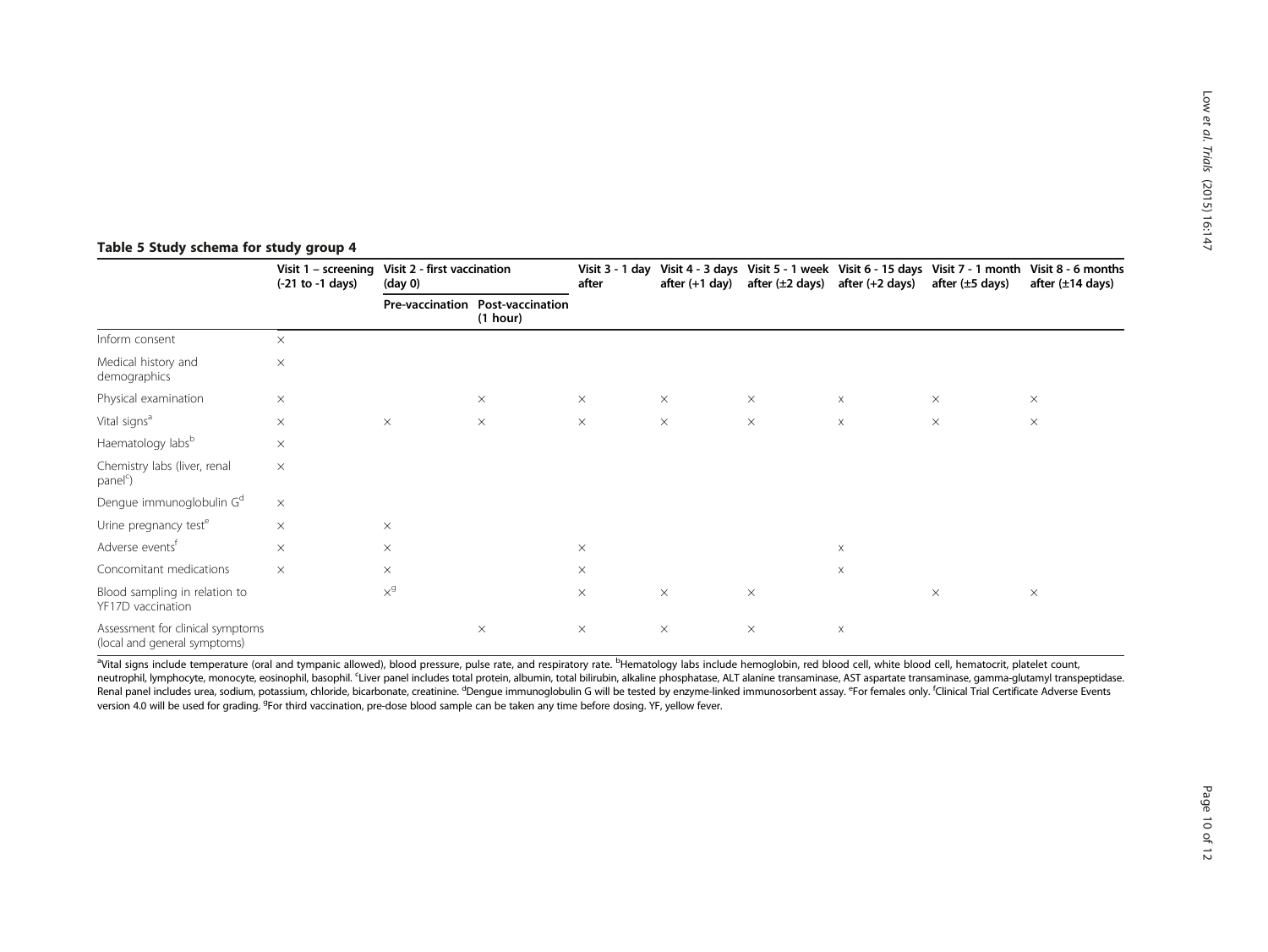n = 28 for the group that receives YF vaccination 9 months after JE vaccination. The total number of participants is therefore 100.

#### Randomization

To reduce potential bias in this open-label trial, subjects will be randomized to the four treatment arms (groups 1, 2, 3 and 4); 100 sealed envelopes, each containing a study arm, will be randomly picked by a non-study team member (akin to drawing lots).

#### Data management

Direct data capture of demographic and clinical data will be conducted using computer notebooks. The data will be kept confidential in password-protected computers accessible only by selected research staff. Identifiers will be kept in a separate file in another office and every effort will be made to protect the privacy of the participants. The data to be analyzed will contain only deidentified data. An electronic data capture system will be used.

#### Safety assessment

#### **Definitions**

An adverse event (AE) is defined as any untoward medical occurrence in a subject administered a medicinal product, which does not necessarily have a causal relationship with this treatment.

A serious adverse event (SAE) is defined as any untoward medical occurrence that at any dose is life-threatening, requires inpatient hospitalization or prolongation of existing hospitalization, results in persistent or significant disability/incapacity or is a congenital anomaly/birth defect.

For AEs, event terminology, the date and time of event start and end, severity, relatedness, impact to the continuation of the study, and final outcome of the event will be recorded on the case report form from day 0 to the last study visit until the event has been resolved. For a SAE, in addition to the above, an event summary, the criteria used to categorize the event as an SAE, and a list of all tests and treatments given for the event will be documented.

#### Serious adverse event reporting

SAEs require expedited reporting. SAEs, whether or not they are thought to be related to the investigational drug, must be reported to the study monitor within 24 hours. Within that time, a completed SAE worksheet and other available supporting documentation must be forwarded to the study monitor by facsimile to JGL. All patients with SAEs will be followed for outcome.

For SAEs that are related and unexpected resulting in death or life-threatening events, an initial report must be made to the Singhealth Institutional Review Board and

the Clinical Trials Branch of the Health Sciences Authority within 7 calendar days of the event. For SAEs that are related and unexpected resulting in non-fatal or non-life threatening events, notification must occur within 15 calendar days of the event. Refer to the Health Science Authority's Guidance "Safety Reporting Requirements for Clinical Trial Drugs" for further details of reporting requirements.

#### Study monitoring

The study may be evaluated by government inspectors/ regulatory authorities who must be allowed access to electronic case report forms, source documents, and other study files. The inspectors will review case report forms and compare them with source documents to verify accurate and complete collection of data and confirm that the study is being conducted according to the protocol, Singapore Good Clinical Practices and all applicable regulations.

## Discussion

As far as we are aware, this is the first proof-of-concept trial assessing the role of cross-reactive neutralizing antibody in subsequent vaccinations. If results from this study suggest the immune response to vaccination is modulated by pre-existing cross-reactive neutralizing antibodies, this will potentially re-shape vaccination strategy.

## Trial status

The trial has been granted a Clinical Trial Certificate 707 by the Health Sciences Authority (certificate number: CTC 1300291). The trial is currently still actively recruiting and is anticipated to be completed by June 2015.

#### Abbreviations

AE: Adverse event; DENV: Dengue virus; ELISA: Enzyme-linked immunosorbent assay; IMU: Investigational medicine unit; JE: Japanese encephalitis; LAV: Live attenuated vaccine; SAE: Serious adverse event; YF: Yellow fever.

#### Competing interests

The authors declare that they have no competing interests.

#### Authors' contributions

JGL, YBC and EEO conceived and designed the study. JGL, LW and EEO set up the recruitment sites. JGL, LW, GKL, EYL and AKS enrolled the patients. JGL, LW, YBC and EEO contributed to the writing of the initial version of the manuscript. All authors participated in the critical review, revision and approval of the manuscript, and all authors read and approved the final manuscript.

#### Authors' information

JGL is accredited in clinical infectious diseases. She is a senior consultant with the Department of Infectious Diseases in Singapore General Hospital, Singapore. Her research focus is in emerging viruses and vaccine development.

#### Acknowledgements

The funder had no role in the study design, the writing of the manuscript, or in the decision to submit the manuscript for publication. The funder has no role in the collection, analysis, and interpretation of the data. We are very